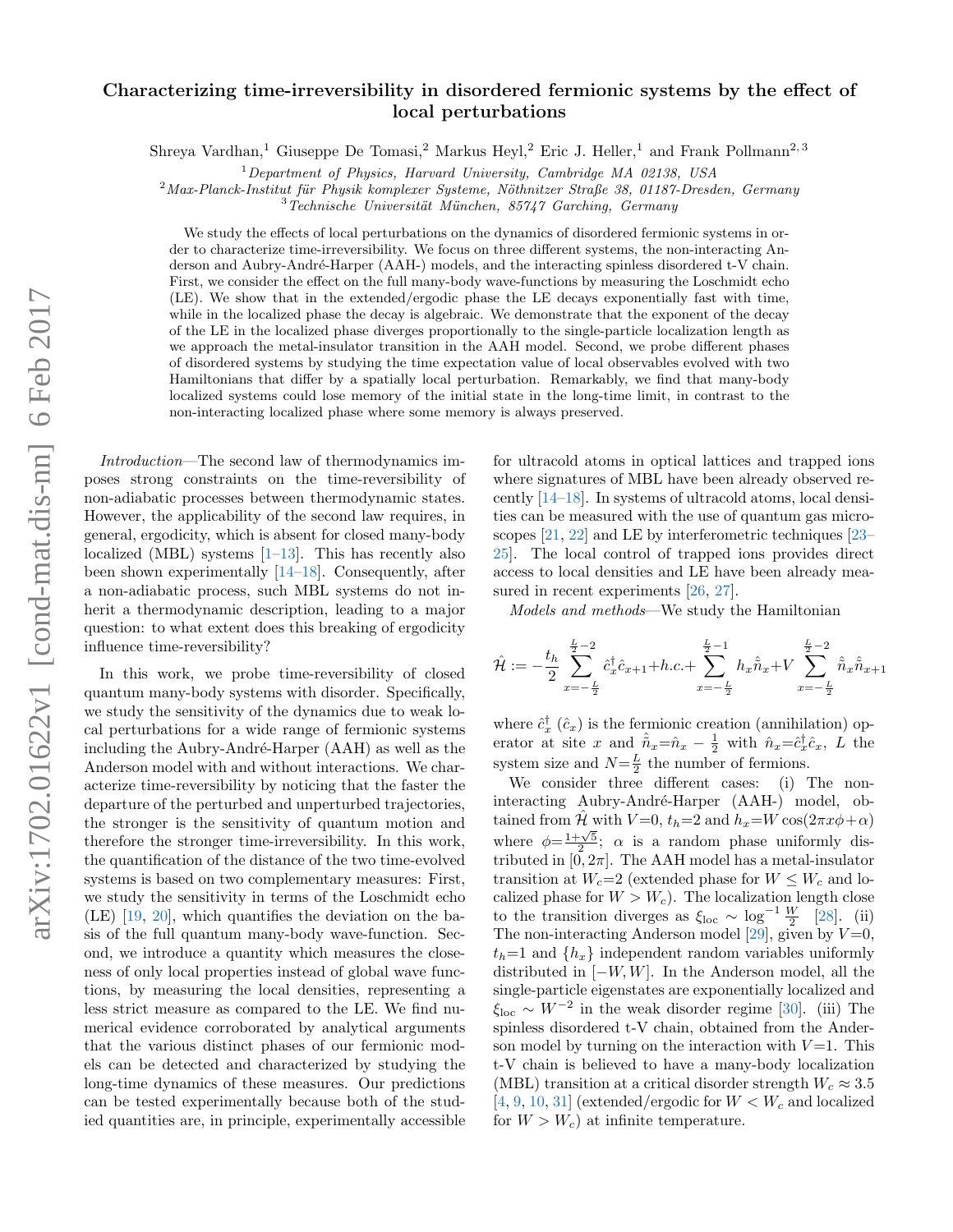<span id="page-1-0"></span>

FIG. 1. (a),(b): Behavior of  $-\overline{\log \mathcal{L}}(t)$  for the AAH model in the extended phase ( $W = 1.5$ ) ( $\mathcal{L}(t) \sim e^{-\Gamma t}$ ) and in the localized phase for several values of  $W(\mathcal{L}(t) \sim t^{-\beta})$ . In the localized phase t and  $\mathcal{L}(t)$  have been properly rescaled to underline the time scale on which the decays starts and the behavior of the exponent of the algebraic decay  $\beta$ . (c):  $-\overline{\log \mathcal{L}}(t)$  for the Anderson model for several values of  $W$ ; here also a rescaling has been done on t and  $\mathcal{L}(t)$ . (d),(e): Panels show the approximate formula  $\mathcal{L}_A(t)$  for the two non-interacting models and for the same values of W.

To study a spatially local perturbation of the Hamiltonian  $\mathcal{H}$ , we define

$$
\hat{\mathcal{H}}_{\epsilon} := \hat{\mathcal{H}} + 2\epsilon \hat{n}_0,\tag{1}
$$

with  $\epsilon > 0$ . A central object studied in this work is the LE [\[32](#page-4-19)[–37\]](#page-4-20), which in related forms has already been studied in disordered systems [\[38–](#page-4-21)[42\]](#page-4-22)

$$
\mathcal{L}(t) := |\langle \psi | e^{it\hat{\mathcal{H}}_e - it\hat{\mathcal{H}}_e} | \psi \rangle|^2. \tag{2}
$$

To understand how states deviate in their local properties if evolved with H and  $\mathcal{H}_{\epsilon}$ , we study the difference of the local density profile (DLDP) [\[42,](#page-4-22) [43\]](#page-5-0), defining

$$
\mathcal{D}(t) := \sum_{x} |\delta \rho(x, t)| \tag{3}
$$

with

$$
\delta \rho(x,t) := \langle \psi | e^{it\hat{\mathcal{H}}}\hat{n}_x e^{-it\hat{\mathcal{H}}} | \psi \rangle - \langle \psi | e^{it\hat{\mathcal{H}}_{\epsilon}}\hat{n}_x e^{-it\hat{\mathcal{H}}_{\epsilon}} | \psi \rangle, \tag{4}
$$

Moreover, we are interested in the long-time behavior of  $\mathcal{D}(t)$ , which quantifies the long-time relative temporal fluctuations

$$
\mathcal{D}_{\infty} := \lim_{T \to \infty} \frac{1}{T} \int_0^T ds \mathcal{D}(s).
$$
 (5)

For the initial state  $|\psi\rangle$ , we choose a product state in the occupation basis  $\left(\prod_{s=1}^{N} c_{2s}^{\dagger} |0\rangle\right)$  (Neel-state), which is easy to realize in experiments [\[14\]](#page-4-2). The strength of the perturbation  $\epsilon$  is set equal to 0.1, so  $\epsilon < \{t_h, W, V\}$ . The average over disorder is indicated with an overline [\[44\]](#page-5-1), e.g.  $\overline{\mathcal{D}}(t)$ .

Non-interacting models— In this section, we study the LE and the DLDP for the AAH- and Anderson-models. We compute the LE for these models using a free fermion technique [\[45\]](#page-5-2), which permits us to inspect large system sizes for long times. Figure  $1$  (a-c) shows the LE in the two phases of the AAH- and in the Anderson model. In the extended phase of the AAH-model ( $W = 1.5$ ), the LE decays exponentially as  $\mathcal{L}(t) \sim e^{-\Gamma t}$ , revealing the strong effect of local small perturbations. In the localized phase for both models (AAH- and Anderson-model), the LE decays algebraically in time as  $\mathcal{L}(t) \sim t^{-\beta}$ . Note that in both phases, the long time saturation value is exponentially small in system size, i.e.  $\mathcal{L}(t \to \infty) \sim$  $e^{-\eta L}$ . Still the two phases can be distinguished through the decay of the LE as a function of time.

For the localized phase, Fig. [1](#page-1-0) (b-c) also shows the relation between the exponent  $\beta$  and the microscopic parameter of the Hamiltonian  $(W)$ , with a good collapse of the curves. For the Anderson model, we observe  $\beta \propto W^{-2}$ , indicating that  $\beta$  is proportional to  $\xi_{\text{loc}}$  at least in the weak disorder limit. For the AAH-model, we find the scaling  $\beta \propto (W \log \frac{W}{2})^{-1}$ . Thus,  $\beta$  is again proportional to the localization length  $\xi_{\rm loc}$  on approaching the metalinsulator transition to leading order. The rescaled time in the LE deserves particular attention: the time scale for the onset of the algebraic decay is proportional to the localization length, which on approaching the metalinsulator transition shifts to infinity.

We now present an analytical argument supporting the algebraic decay of the LE in the localized phase. In the Lehmann representation the LE reads

<span id="page-1-1"></span>
$$
\mathcal{L}(t) = \left| \sum_{n,m} \langle \psi | n \rangle \langle n | m_{\epsilon} \rangle \langle m_{\epsilon} | \psi \rangle e^{-it(E_n - E_m^{(\epsilon)})} \right|^2, \quad (6)
$$

where  $E_n(\ket{n})$  and  $E_m^{(\epsilon)}(\ket{m_{\epsilon}})$  are the eigenvalues (eigenvectors) of  $\hat{\mathcal{H}}$  and  $\hat{\mathcal{H}}_{\epsilon}$ , respectively. The simple picture is that in the localized phase, the local perturbation causes an exponentially weak dephasing of the energies of the unperturbed Hamiltonian with respect to the perturbed one, inducing the decay of LE. The following approximations, which are equivalent to a first order expansion in  $\epsilon$  [\[46\]](#page-5-3), permit us to estimate the behavior of the LE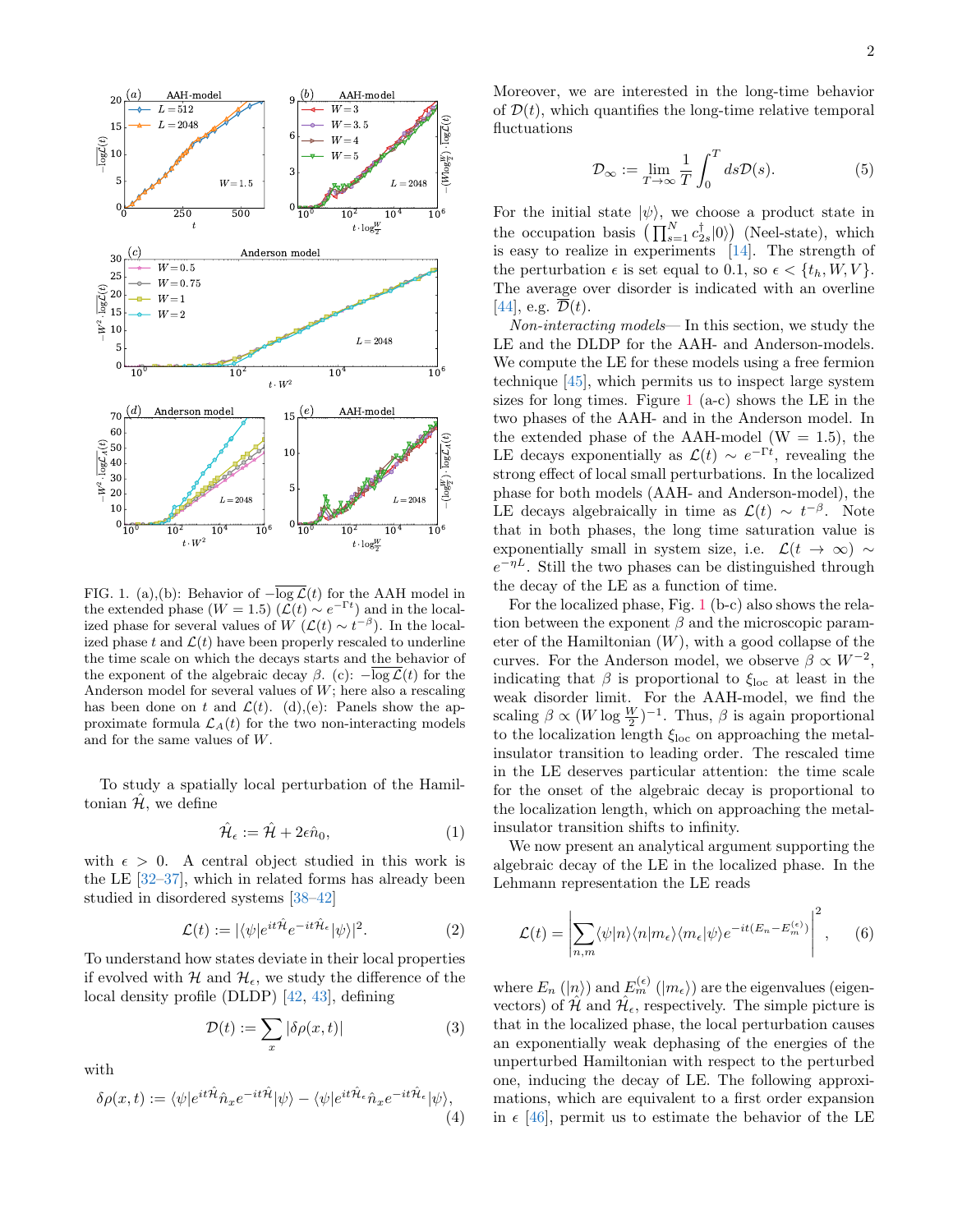and relate the power-law exponent  $\beta$  to the localization length. We confirmed this relation close to the metalinsulator transition with exact numerics. First, we assume that the behavior of the LE is not affected by the choice of the initial product state. Our second approximation is that the perturbation affects only the eigenenergies but not the eigenstates.

The first approximation allows us to replace the overlap with the initial state  $|\psi\rangle$  in Eq. [\(6\)](#page-1-1) with a normalized trace over the entire Hilbert space. The second approximation implies  $\langle n|m_{\epsilon}\rangle = \delta_{n,m}$ . Finally, evaluating the energy difference  $E_n - E_n^{(\epsilon)}$  using first-order perturbation theory in  $\epsilon$ ,  $E_n - E_n^{(\epsilon)} \approx \epsilon \langle n|\hat{n}_0|n\rangle$ , we can express the result in a closed form

<span id="page-2-0"></span>
$$
\mathcal{L}_A(t) = \prod_{j=1}^L \cos^2 \left( \epsilon |\phi_j(0)|^2 t \right),\tag{7}
$$

where  $\{\phi_i(0)\}\$ are the single-particle wave-functions evaluated at the center of the chain. The subscript A underlines that this is an approximate formula. Since all single particle eigenstates are exponentially localized, after an appropriate relabeling of the index  $j$ , we assume that  $|\phi_j(0)|^2 \sim \frac{e^{-\frac{j}{\xi}}}{\xi}$ . Thus, the only factors that contribute significantly are the ones where  $\epsilon |\phi_j(0)|^2 t \approx 1$ 

<span id="page-2-1"></span>
$$
\mathcal{L}_A(t) \approx \prod_{j=1}^{\xi \log \frac{\epsilon t}{\xi}} \cos^2 \left( \epsilon |\phi_j(0)|^2 t \right) \sim \left( \frac{\epsilon t}{\xi} \right)^{-c\xi}, \quad (8)
$$

with  $c > 0$ . The last row of Fig. [1](#page-1-0) (c,d) shows the algebraic decay with time of the LE from Eq. [\(7\)](#page-2-0) as  $\mathcal{L}_A(t) \sim t^{-\beta_A}$  for the two models and several values of W. Surprisingly, despite being a perturbative expansion in  $\epsilon$ ,  $\mathcal{L}_A(t)$  reproduces the algebraic decay of the LE also for long times. The exponents  $\beta_A$  and  $\beta$  have the same dependence on the microscopic parameter  $W$  in the vicinity of the critical point, namely  $\beta$ ,  $\beta_A \sim W^{-2}$  as  $W \to 0$ for the Anderson-model and  $\beta$ ,  $\beta_A \sim \log^{-1} \frac{W}{2}$  as  $W \to 2$ for the AAH-model. Indeed, as shown in Fig. [1](#page-1-0) (d-e),  $\beta_A$  is proportional to the localization length  $(\beta_A \propto \xi_{\text{loc}})$ . For the Anderson model, the deviation with increasing disorder strength  $W$  is just a sign that the perturbative expansion for  $\xi_{\text{loc}}$  is breaking down. Moreover, the approximate formula Eq. [\(8\)](#page-2-1) describes well the rescaling of time, given by  $t \to \frac{\epsilon t}{\xi}$ .

Next, we probe the effect of local perturbation on the dynamics of local observables by studying  $\overline{\mathcal{D}}(t)$ . Figure [2](#page-2-2) shows  $\overline{\mathcal{D}}(t)$  for two different values of W for the AAHmodel. In the extended phase with  $W = 1.5$ ,  $\overline{\mathcal{D}}(t)$  shows an algebraic growth with time,  $\overline{\mathcal{D}}(t) \sim t^{\alpha}, \ \alpha \approx 0.6$  for  $W = 1.5$ . The saturation point in time of  $\overline{\mathcal{D}}(t)$  is con- $W = 1.5$ . The saturation point in time of  $D(t)$  is consistent with the scale  $\sqrt{L}$  (inset, Fig. [2](#page-2-2) (a)) with system size, indicating that in the long time limit the average over index sites of the DLDP  $(\frac{\mathcal{D}_{\infty}}{L})$  relaxes algebraically with system size [\[47\]](#page-5-4).

<span id="page-2-2"></span>

2.1 2.4 2.7 3.0 loglogt

FIG. 2.  $\overline{D}(t)$  for the AAH model in the two phases for different L. (a):  $W = 1.5, \overline{D}(t) \sim t^{\alpha}$  while its inset shows  $\overline{D}_{\infty}$  as a function of  $L(\overline{\mathcal{D}}_{\infty} \sim \sqrt{L})$ . (b):  $W = 2.5$ ,  $\overline{\mathcal{D}}(t) \sim \log^{\alpha} t$ , its inset shows  $\overline{\mathcal{D}}_{\infty} \sim L$ .

 $3 \t 10^5$ 

 $\overline{10}$ 

 $\log\!D(t)$ 

 $\overline{10}$ 

t

In the localized phase,  $\overline{\mathcal{D}}(t)$  has a log-like slow growth,  $\overline{\mathcal{D}}(t) \sim \log^{\alpha} t$  with  $\alpha \approx 1.3$  for  $W = 2.5$ , so the effect of local perturbations on the dynamics is exponentially slow in time. Moreover,  $\overline{\mathcal{D}}_{\infty} \sim L$  (inset, Fig. [2](#page-2-2) (b)), so that the relaxation of  $\frac{\overline{\mathcal{D}}_{\infty}}{L}$  never takes place.

Spinless  $t$ -V chain—Having shown that the LE captures the salient features of the metal-insulator transition in the AAH model, we now study  $\mathcal{L}(t)$  for the interacting spinless t-V chain that has an MBL transition. We perform the time evolution using full diagonalization for small systems size  $L < 16$ , and using the Chebyshev in-tegration technique [\[48\]](#page-5-5) for larger L (18  $\leq L \leq 24$ ). Figure [3](#page-3-0) (a-c) shows the behavior of LE for the interacting model for different values of disorder strength W. The enhanced decay compared with the non-interacting problem is also shown in Fig. [3\)](#page-3-0). Nevertheless, in the localized phase, the LE still decays algebraically as in the localized phase of the non-interacting models. For  $W = 6$  the function  $-\frac{\log\mathcal{L}(t)}{t}$  $\frac{\mathcal{L}(t)}{t}$  (inset Fig. [3](#page-3-0) (c)) does not present any systematic dependence on system size, indicating that the algebraic decay could be the asymptotic thermodynamic behavior. In the ergodic phase with  $W = 1$ , LE decays at least exponentially with time, and the function  $-\frac{\log\mathcal{L}(t)}{t}$  $\frac{\mathcal{L}(t)}{t}$  does not decay for times in which the decay of LE is not affected by finite size effects (inset Fig. [3](#page-3-0) (a)). Figure [3](#page-3-0) (b) also shows an intermediate disorder value  $W = 2$ , at which the function  $-\frac{\log \mathcal{L}(t)}{t}$  $\frac{\mathcal{L}(t)}{t}$  develops a plateau with respect to  $t$ , like in the extended phase, after which a slower decay sets in. This plateau is enlarging with increasing system size, which may indicate that in the thermodynamic limit ergodicity will be completely restored and the LE will decay exponentially with t.

We now study the effects of perturbations in the dynamics of local observables by studying DLDP. Figure [4](#page-3-1) shows  $\overline{\mathcal{D}}(t)$  in the interacting model for two values of W. We give evidence that the behavior of  $\overline{\mathcal{D}}(t)$  in the ergodic phase for long time is drastically different from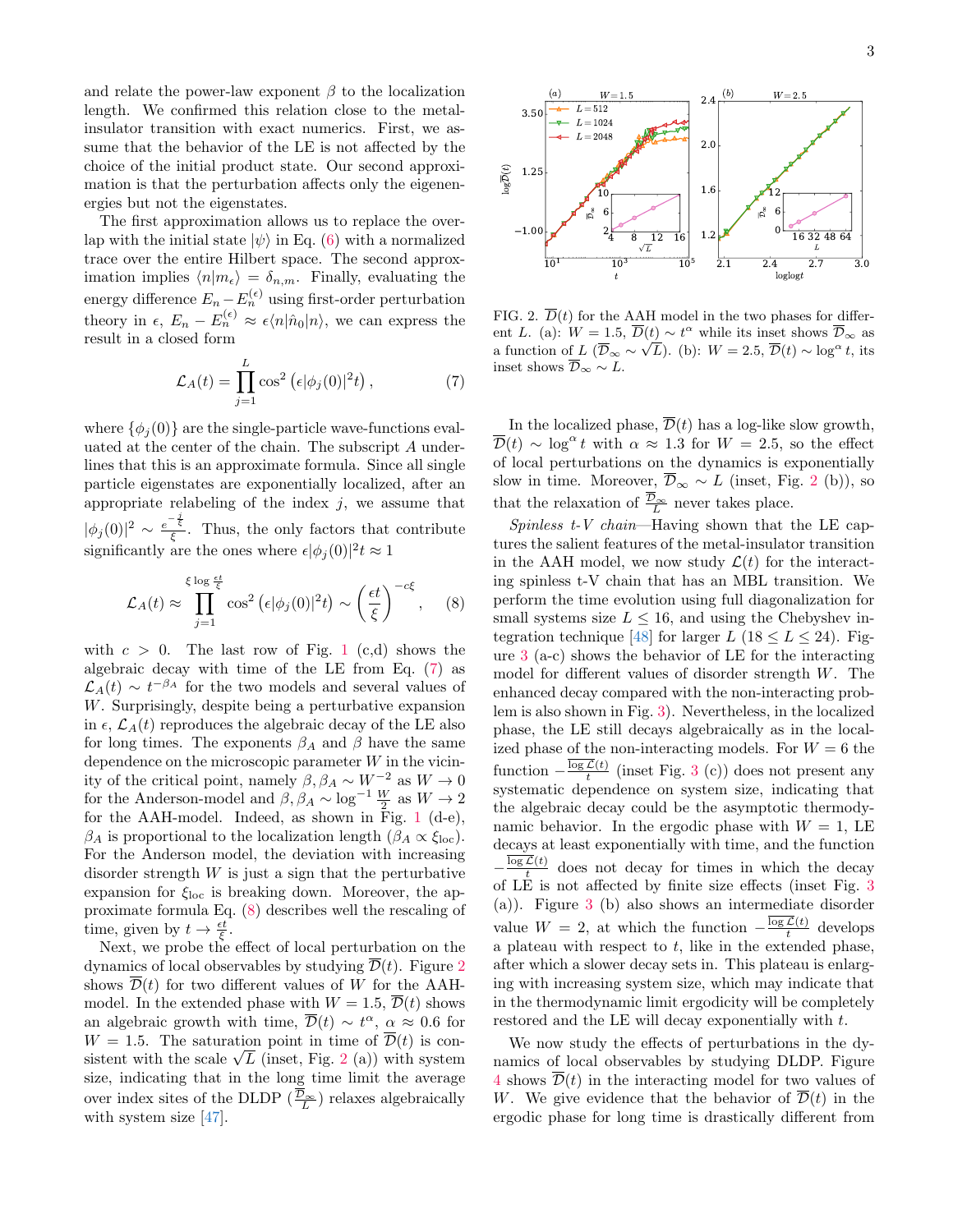<span id="page-3-0"></span>

FIG. 3. The panels show  $-\overline{\log \mathcal{L}}(t)$  for different values of disorder strength W. (a): The system is in the ergodic phase  $W = 1$ and LE decays at least exponentially fast with time. (b): An intermediate disorder strength  $W = 2$ ,  $\frac{-\log \mathcal{L}(t)}{t}$  (inset) forms a plateau with time which is enlarging with system size, showing that the range of times for which LE decays exponentially fast plateau with time which is enlarging with system size, showing that the range of times for whic is expanding. (c): The system is in the localized phase  $W = 6$  and LE decays algebraically with time. We also show the LE for the non-interacting case  $(V = 0)$  for the largest system size in each panel  $(L = 24$  for  $W = 1, 2$  and  $L = 20$  for  $W = 6$ ).

<span id="page-3-1"></span>

FIG. 4.  $\overline{\mathcal{D}}(t)$  for the spinless disorder t-V chain for different L and two values of W. (a)  $W = 1$ , the inset shows  $\overline{\mathcal{D}}(t)$ for  $L = 24$  to underline its non-monotonic dependence on t. (b)  $W = 6$ , the inset shows  $\frac{\mathcal{D}_{\infty}}{L}$  as function of L, it decays exponentially fast with  $L, \overline{\frac{\mathcal{D}_{\infty}}{L}} \sim {L \choose N}^{-\gamma}$ .

the non-interacting case:  $\overline{\mathcal{D}}(t)$  is not a monotonic func-tion of t (inset, Fig. [4](#page-3-1) (a)). For short times,  $\overline{\mathcal{D}}(t)$  grows to a maximum value from which it starts to decay to a finite L-dependent value. The non-monotonic behavior is intimately connected with the thermalization of the system. Indeed, the long time expectation values of local observables for thermal systems at infinite temperature should be unchanged if the system is locally perturbed. The average time in which the decay of  $\overline{\mathcal{D}}(t)$  starts defines a time scale  $\tau$ ; this is roughly the time at which  $\overline{\mathcal{D}}(t)$  changes concavity and starts to decrease. For times much larger than  $\tau$ , the expectation value of a local observable is given by the expectation value over a manybody random state (ETH at infinite temperature), so that  $|\delta \rho(x, t \gg \tau)| \sim (\frac{L}{N})^{-\gamma} \sim e^{-(\gamma \log 2)L}$ .

In the localized phase, the finite size-effects become more important, and for smaller system sizes it could seem that  $\overline{\mathcal{D}}(t)$  [\[49\]](#page-5-6) has an unbounded slow growth similar to the localized phases for the non-interacting models. However, a careful analysis shows that the saturation value is merely an exponential decay such as in the extended phase, consisted with  $\overline{\mathcal{D}}_{\infty} \sim L\binom{L}{N}^{-\gamma}$  (inset, Fig. [4](#page-3-1) (b)). Compared with the ergodic phase, in the localized phase the exponent  $\gamma$  is small, so that for the considered system sizes, the behavior of  $\overline{\mathcal{D}}_{\infty}$  is dominated by the linear prefactor  $L$ . In the thermodynamic limit we expect that the final shape will be similar to the one in the ergodic phase, so that  $\overline{\mathcal{D}}(t)$  will eventually also decay with time at long times. Note that the time scale at which this decay will take place is extremely large; the limitation on system size does not allow us to estimate an upper bound of the time scale  $\tau$ , which leaves open the possibility that  $\tau$  might shift to infinity with increasing L. The behavior of  $\overline{\mathcal{D}}_{\infty}$  in the localized phase is reminiscent of the long time "volume-law" saturation of the entanglement entropy  $S(t)$  after a quantum quench. The distinction between the ergodic and the MBL phase lies only in the numerical value of the prefactor in front of the saturation value of  $S(t)$  [\[50,](#page-5-7) [51\]](#page-5-8), while the scaling with  $L$  is the same in both phases (volume law).

Conclusion—In this work, we probed the effects of local perturbations on the dynamics of several disordered systems by studying the Loschmidt echo (LE) and the difference of the local density profile (DLDP). First, with a combination of analytical arguments and exact numerical simulations, we showed that the LE in the localized phase decays algebraically in time. Furthermore, we found, for the non-interacting models, that the exponent of the algebraic decay is proportional to the single-particle localization length, which diverges at the metal-insulator transition. In the extended phase, the LE decays exponentially fast with time. The faster exponential decay in the extended phase compared with the algebraic decay in the localized phase implies that time-irreversibility is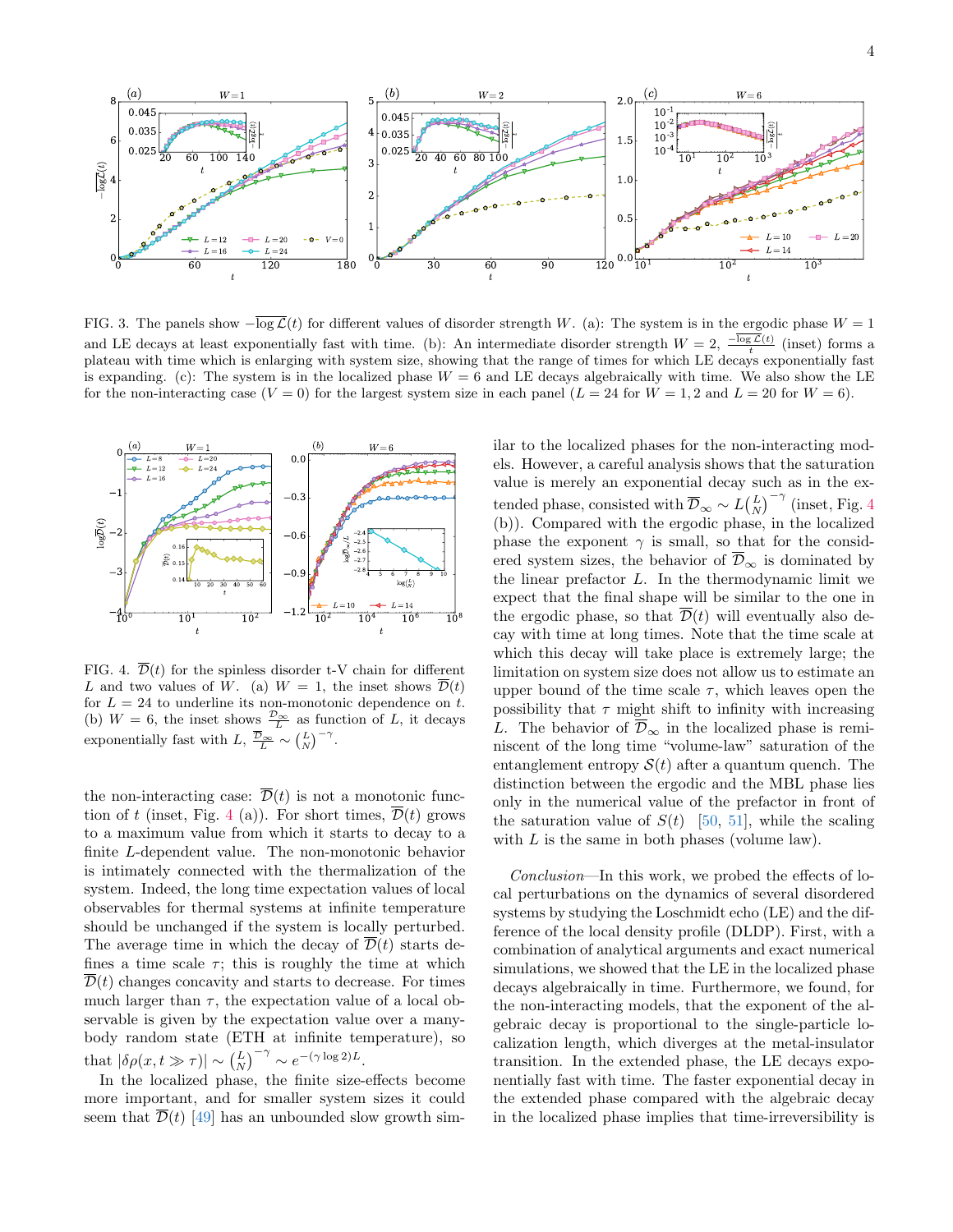more strongly manifested in the extended phase than in the localized phase, at least for local perturbations. Second, we studied the DLDP for the same models, and we found that the long-time behavior saturates algebraically with system size in the extended phase of the Aubry-André-Harper model, while it never relaxes for the noninteracting localized phase. For the DLDP in the spinless disordered t-V chain, the relaxation is exponential in system size in both phases: in the ergodic phase this is due to thermalization, while in the MBL phase it could be due to the interaction-induced dephasing mechanism which is also explains the long-time saturation values of the entanglement entropy after a quantum quench. The study of the change in the expectation values of local observables when the system is perturbed, gives a different perspective concerning time-irreversibility as opposed to the LE. Indeed, the long-time expectation value of local observables in a thermal system at infinite temperature should be unchanged if the system is locally perturbed. We give numerical evidence that this also happens in the MBL phase.

Note—In completing the manuscript we have become aware of related works on LE in the MBL phase [\[52,](#page-5-9) [53\]](#page-5-10).

Acknowledgments—We thank J.H. Bardarson, S. Bera, L. Bucciantini, A. Burin, T. Grover, J.-M. Stephan, S. Roy, S. Tomsovic for several illuminating discussions. This work was partially supported by DFG Research Unit FOR 1807 through grants no. PO 1370/2-1 and by the Deutsche Forschungsgemeinschaft via the Gottfried Wilhelm Leibniz Prize programme. This research was supported in part by the National Science Foundation under Grant No. NSF PHY-1125915.

- <span id="page-4-0"></span>[1] D. Basko, I. Aleiner, and B. Altshuler, [Ann. Phys.](http://dx.doi.org/http://dx.doi.org/10.1016/j.aop.2005.11.014) 321, [1126 \(2006\).](http://dx.doi.org/http://dx.doi.org/10.1016/j.aop.2005.11.014)
- [2] I. V. Gornyi, A. D. Mirlin, and D. G. Polyakov, [Phys.](http://dx.doi.org/10.1103/PhysRevLett.95.206603) Rev. Lett. 95[, 206603 \(2005\).](http://dx.doi.org/10.1103/PhysRevLett.95.206603)
- [3] M. Žnidarič, T. c. v. Prosen, and P. Prelovšek,  $Phys$ . Rev. B 77[, 064426 \(2008\).](http://dx.doi.org/ 10.1103/PhysRevB.77.064426)
- <span id="page-4-15"></span>[4] A. Pal and D. A. Huse, *Phys. Rev. B* 82[, 174411 \(2010\).](http://dx.doi.org/10.1103/PhysRevB.82.174411)
- [5] E. Canovi, D. Rossini, R. Fazio, G. E. Santoro, and A. Silva, Phys. Rev. B 83[, 094431 \(2011\).](http://dx.doi.org/ 10.1103/PhysRevB.83.094431)
- [6] A. D. Luca and A. Scardicchio, EPL 101[, 37003 \(2013\).](http://stacks.iop.org/0295-5075/101/i=3/a=37003)
- [7] Y. Bar Lev and D. R. Reichman, [Phys. Rev. B](http://dx.doi.org/10.1103/PhysRevB.89.220201) 89, 220201 [\(2014\).](http://dx.doi.org/10.1103/PhysRevB.89.220201)
- [8] J. A. Kjäll, J. H. Bardarson, and F. Pollmann, [Phys.](http://dx.doi.org/10.1103/PhysRevLett.113.107204) Rev. Lett. 113[, 107204 \(2014\).](http://dx.doi.org/10.1103/PhysRevLett.113.107204)
- <span id="page-4-16"></span>[9] S. Bera, H. Schomerus, F. Heidrich-Meisner, and J. H. Bardarson, [Phys. Rev. Lett.](http://dx.doi.org/10.1103/PhysRevLett.115.046603) 115, 046603 (2015).
- <span id="page-4-17"></span>[10] D. J. Luitz, N. Laflorencie, and F. Alet, [Phys. Rev. B](http://dx.doi.org/10.1103/PhysRevB.91.081103) 91[, 081103 \(2015\).](http://dx.doi.org/10.1103/PhysRevB.91.081103)
- [11] D. Roy, R. Singh, and R. Moessner, [Phys. Rev. B](http://dx.doi.org/10.1103/PhysRevB.92.180205) 92, [180205 \(2015\).](http://dx.doi.org/10.1103/PhysRevB.92.180205)
- [12] R. Singh, J. H. Bardarson, and F. Pollmann, [New J.](http://stacks.iop.org/1367-2630/18/i=2/a=023046) Phys. 18[, 023046 \(2016\).](http://stacks.iop.org/1367-2630/18/i=2/a=023046)
- <span id="page-4-1"></span>[13] A. L. Burin, *Phys. Rev. B* **92**[, 104428 \(2015\).](http://dx.doi.org/10.1103/PhysRevB.92.104428)
- <span id="page-4-2"></span>[14] M. Schreiber, S. S. Hodgman, P. Bordia, H. P. Lüschen, M. H. Fischer, R. Vosk, E. Altman, U. Schneider, and I. Bloch, Science 349[, 842 \(2015\).](http://dx.doi.org/10.1126/science.aaa7432)
- [15] J. Smith, A. Lee, P. Richerme, B. Neyenhuis, P. W. Hess, P. Hauke, M. Heyl, D. A. Huse, and C. Monroe, [Nat](http://dx.doi.org/10.1038/nphys3783) Phys 12[, 907 \(2016\),](http://dx.doi.org/10.1038/nphys3783) letter.
- [16] J.-y. Choi, S. Hild, J. Zeiher, P. Schauß, A. Rubio-Abadal, T. Yefsah, V. Khemani, D. A. Huse, I. Bloch, and C. Gross, Science 352[, 1547 \(2016\).](http://dx.doi.org/10.1126/science.aaf8834)
- [17] P. Bordia, H. P. Lüschen, S. S. Hodgman, M. Schreiber, I. Bloch, and U. Schneider, [Phys. Rev. Lett.](http://dx.doi.org/ 10.1103/PhysRevLett.116.140401) 116, 140401 [\(2016\).](http://dx.doi.org/ 10.1103/PhysRevLett.116.140401)
- <span id="page-4-3"></span>[18] H. P. Lüschen, P. Bordia, S. Scherg, F. Alet, E. Altman, U. Schneider, and I. Bloch, ArXiv e-prints (2016), [arXiv:1612.07173 \[cond-mat.quant-gas\].](http://arxiv.org/abs/1612.07173)
- <span id="page-4-4"></span>[19] A. Peres, Phys. Rev. A **30**[, 1610 \(1984\).](http://dx.doi.org/10.1103/PhysRevA.30.1610)
- <span id="page-4-5"></span>[20] T. Gorin, T. Prosen, T. H. Seligman, and M. nidari, [Physics Reports](http://dx.doi.org/http://dx.doi.org/10.1016/j.physrep.2006.09.003) 435, 33 (2006).
- <span id="page-4-6"></span>[21] W. S. Bakr, J. I. Gillen, A. Peng, S. Folling, and M. Greiner, Nature 462[, 74 \(2009\).](http://dx.doi.org/ 10.1038/nature08482)
- <span id="page-4-7"></span>[22] J. F. Sherson, C. Weitenberg, M. Endres, M. Cheneau, I. Bloch, and S. Kuhr, Nature 467[, 68 \(2010\).](http://dx.doi.org/ 10.1038/nature09378)
- <span id="page-4-8"></span>[23] M. Knap, A. Shashi, Y. Nishida, A. Imambekov, D. A. Abanin, and E. Demler, Phys. Rev. X 2[, 041020 \(2012\).](http://dx.doi.org/ 10.1103/PhysRevX.2.041020)
- [24] A. J. Daley, H. Pichler, J. Schachenmayer, and P. Zoller, [Phys. Rev. Lett.](http://dx.doi.org/10.1103/PhysRevLett.109.020505) 109, 020505 (2012).
- <span id="page-4-9"></span>[25] H. Pichler, L. Bonnes, A. J. Daley, A. M. Luchli, and P. Zoller, [New Journal of Physics](http://stacks.iop.org/1367-2630/15/i=6/a=063003) 15, 063003 (2013).
- <span id="page-4-10"></span>[26] E. A. Martinez, C. A. Muschik, P. Schindler, D. Nigg, A. Erhard, M. Heyl, P. Hauke, M. Dalmonte, T. Monz, P. Zoller, and R. Blatt, Nature 534[, 516 \(2016\),](http://dx.doi.org/10.1038/nature18318) letter.
- <span id="page-4-11"></span>[27] P. Jurcevic, H. Shen, P. Hauke, C. Maier, T. Brydges, C. Hempel, B. P. Lanyon, M. Heyl, R. Blatt, and C. F. Roos, ArXiv e-prints (2016), [arXiv:1612.06902 \[quant](http://arxiv.org/abs/1612.06902)[ph\].](http://arxiv.org/abs/1612.06902)
- <span id="page-4-12"></span>[ $28$ ] S. Aubry and G. André, Ann. Israel. Phys. Soc. 3, 133 (1980).
- <span id="page-4-13"></span>[29] P. W. Anderson, Phys. Rev. 109[, 1492 \(1958\).](http://dx.doi.org/10.1103/PhysRev.109.1492)
- <span id="page-4-14"></span>[30] B. Derrida and E. Gardner, [J. Phys. France](http://dx.doi.org/10.1051/jphys:019840045080128300) 45, 1283 [\(1984\).](http://dx.doi.org/10.1051/jphys:019840045080128300)
- <span id="page-4-18"></span>[31] G. De Tomasi, S. Bera, J. H. Bardarson, and F. Pollmann, [Phys. Rev. Lett.](http://dx.doi.org/10.1103/PhysRevLett.118.016804) 118, 016804 (2017).
- <span id="page-4-19"></span>[32] F. Pollmann, S. Mukerjee, A. G. Green, and J. E. Moore, Phys. Rev. E 81[, 020101 \(2010\).](http://dx.doi.org/10.1103/PhysRevE.81.020101)
- [33] B. Dóra, R. Lundgren, M. Selover, and F. Pollmann, [Phys. Rev. Lett.](http://dx.doi.org/10.1103/PhysRevLett.117.010603) 117, 010603 (2016).
- [34] B. Dóra, F. Pollmann, J. Fortágh, and G. Zaránd, [Phys.](http://dx.doi.org/10.1103/PhysRevLett.111.046402) Rev. Lett. 111[, 046402 \(2013\).](http://dx.doi.org/10.1103/PhysRevLett.111.046402)
- [35] P. R. Levstein, G. Usaj, and H. M. Pastawski, The Journal of Chemical Physics 108, 2718 (1998).
- [36] F. M. Cucchietti, D. A. R. Dalvit, J. P. Paz, and W. H. Zurek, [Phys. Rev. Lett.](http://dx.doi.org/10.1103/PhysRevLett.91.210403) 91, 210403 (2003).
- <span id="page-4-20"></span>[37] P. Jacquod, P. Silvestrov, and C. Beenakker, [Phys. Rev.](http://dx.doi.org/10.1103/PhysRevE.64.055203) E 64[, 055203 \(2001\).](http://dx.doi.org/10.1103/PhysRevE.64.055203)
- <span id="page-4-21"></span>[38] Y. Adamov, I. V. Gornyi, and A. D. Mirlin, [Phys. Rev.](http://dx.doi.org/10.1103/PhysRevE.67.056217) E 67[, 056217 \(2003\).](http://dx.doi.org/10.1103/PhysRevE.67.056217)
- [39] J. D. Bodyfelt, M. C. Zheng, T. Kottos, U. Kuhl, and H.-J. Stöckmann, [Phys. Rev. Lett.](http://dx.doi.org/ 10.1103/PhysRevLett.102.253901) 102, 253901 (2009).
- [40] D. Roy, R. Singh, and R. Moessner, [Phys. Rev. B](http://dx.doi.org/10.1103/PhysRevB.92.180205) 92, [180205 \(2015\).](http://dx.doi.org/10.1103/PhysRevB.92.180205)
- [41] M. Serbyn, M. Knap, S. Gopalakrishnan, Z. Papić, N. Y. Yao, C. R. Laumann, D. A. Abanin, M. D. Lukin, and E. A. Demler, [Phys. Rev. Lett.](http://dx.doi.org/10.1103/PhysRevLett.113.147204) 113, 147204 (2014).
- <span id="page-4-22"></span>[42] D.-L. Deng, J. H. Pixley, X. Li, and S. Das Sarma, [Phys.](http://dx.doi.org/ 10.1103/PhysRevB.92.220201)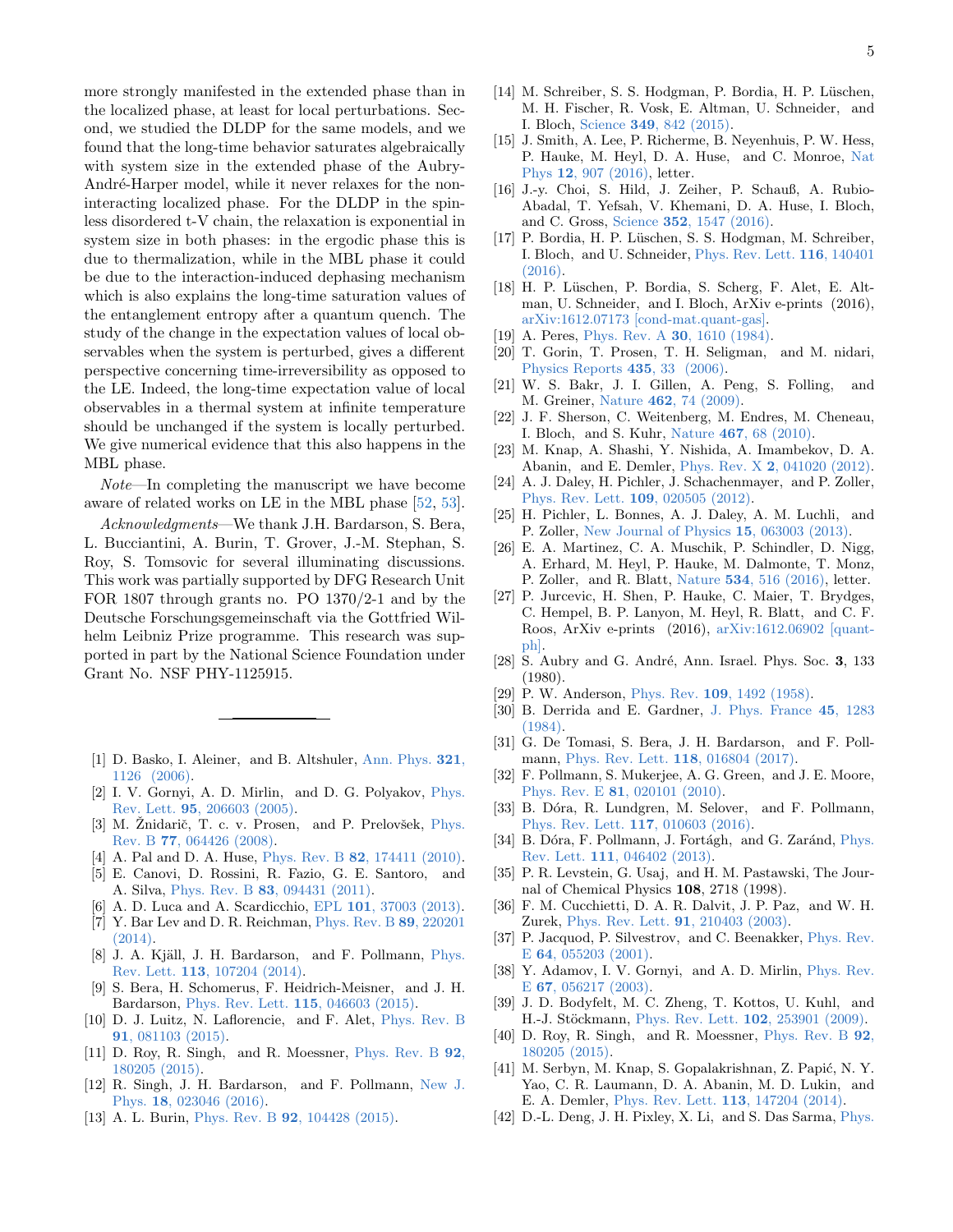Rev. B 92[, 220201 \(2015\)](http://dx.doi.org/ 10.1103/PhysRevB.92.220201) .

- <span id="page-5-0"></span>[43] V. Khemani, R. Nandkishore, and S. L. Sondhi, [Nat](http://dx.doi.org/10.1038/nphys3344) Phys 11[, 560 \(2015\),](http://dx.doi.org/10.1038/nphys3344) article.
- <span id="page-5-1"></span>[44] See supplemental material for additional data on the dependence of the initial state and on the perturbation strength  $\epsilon$ .
- <span id="page-5-2"></span>[45] I. Peschel and V. Eisler, J. Phys. A 42[, 504003 \(2009\)](http://stacks.iop.org/1751-8121/42/i=50/a=504003).
- <span id="page-5-3"></span>[46] N. R. Cerruti and S. Tomsovic, [Journal of Physics A:](http://stacks.iop.org/0305-4470/36/i=12/a=334) [Mathematical and General](http://stacks.iop.org/0305-4470/36/i=12/a=334) 36, 3451 (2003).
- <span id="page-5-4"></span>[47] In the supplemental material we provide an analytical argument of a lower bound of the scaling with L for  $\mathcal{D}_{\infty}$ .
- <span id="page-5-5"></span>[48] A. Weiße, G. Wellein, A. Alvermann, and H. Fehske, [Rev. Mod. Phys.](http://dx.doi.org/10.1103/RevModPhys.78.275) 78, 275 (2006) .
- <span id="page-5-6"></span>[49] See supplemental material for additional data for  $\mathcal{D}(t)$  in the ergodic and MBL phase.
- <span id="page-5-7"></span>[50] J. H. Bardarson, F. Pollmann, and J. E. Moore, [Phys.](http://dx.doi.org/10.1103/PhysRevLett.109.017202) Rev. Lett. 109[, 017202 \(2012\)](http://dx.doi.org/10.1103/PhysRevLett.109.017202) .
- <span id="page-5-8"></span>[51] M. Serbyn, Z. Papić, and D. A. Abanin, [Phys. Rev. Lett.](http://dx.doi.org/ 10.1103/PhysRevLett.110.260601) 110[, 260601 \(2013\)](http://dx.doi.org/ 10.1103/PhysRevLett.110.260601) .
- <span id="page-5-9"></span>[52] M. Serbyn and D. A. Abanin, ArXiv e-prints (2017), [arXiv:1701.07772 \[cond-mat.dis-nn\]](http://arxiv.org/abs/1701.07772) .
- <span id="page-5-10"></span>[53] J. Yang and A. Hamma, ArXiv e-prints (2017), [arXiv:1702.00445 \[cond-mat.str-el\]](http://arxiv.org/abs/1702.00445) .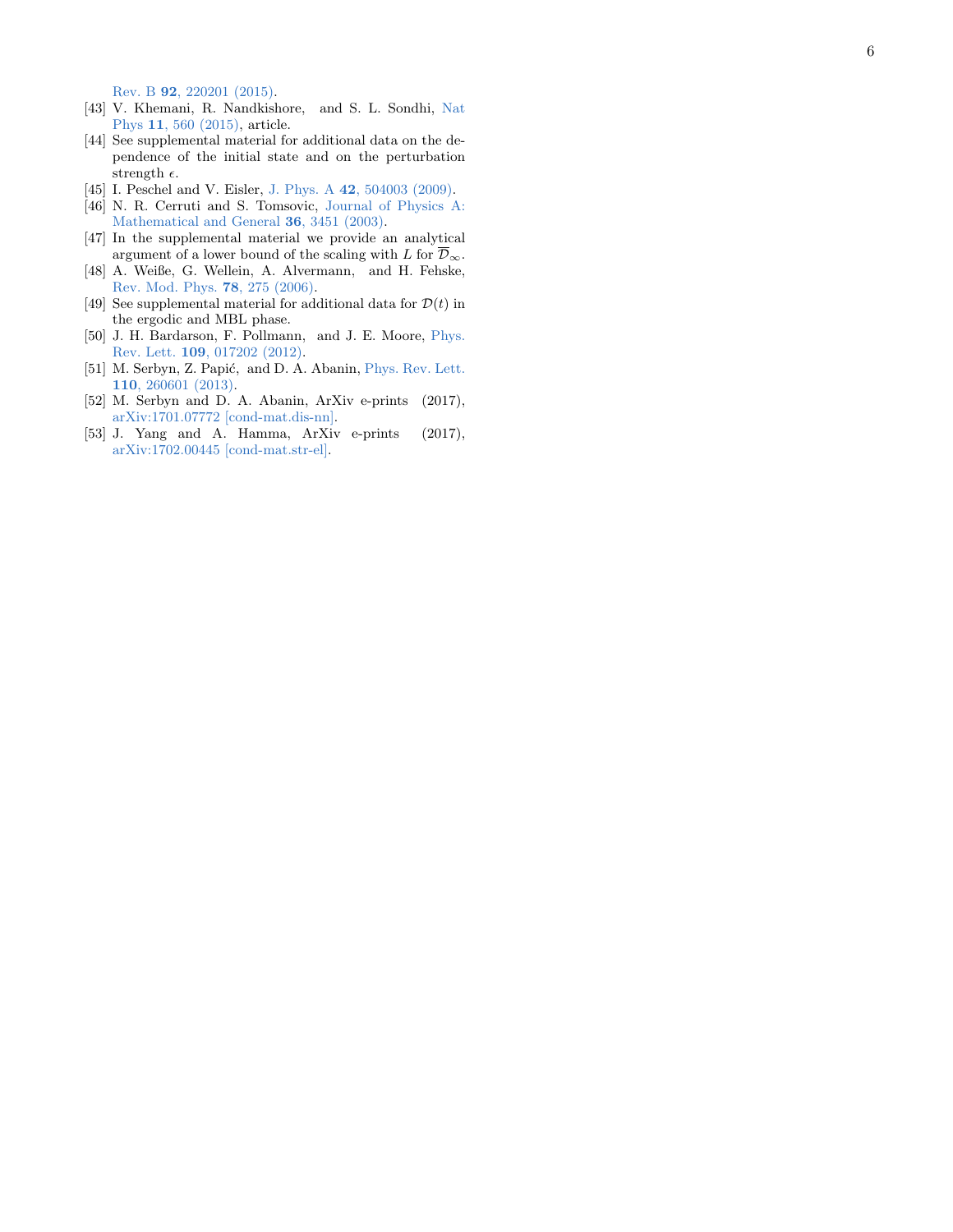<span id="page-6-0"></span>

FIG. 5.  $-\overline{\log \mathcal{L}}(t)$  for different values of  $\epsilon$  for the AAH-model in the localized phase  $(W = 2.5)$ . The time as been rescaled by  $\epsilon$  as is suggested by the equation in main text  $|\phi_j(0)|^2 t \epsilon \approx$ 1.

<span id="page-6-1"></span>

FIG. 6. The panels show  $-\log \mathcal{L}(t)$  averaged over disorder configurations for the interacting spinless t-V chain in the localized phase  $(W = 6)$  for a fixed system size  $L = 14$  for several values of the perturbation strength  $\epsilon$ .

## Supplemental material to Characterizing time-irreversibility in disordered fermionic systems by the effect of local perturbations

Dependence of  $\mathcal{L}(t)$  on the initial state and  $\epsilon$ 

In this section, we show the dependence of  $\mathcal{L}(t)$  on  $\epsilon$ and the initial state  $|\psi\rangle$ . Figure [5](#page-6-0) shows  $\mathcal{L}(t)$  for several values of the perturbation strength  $\epsilon$  for the AAHmodel in the localized phase  $(W = 2.5)$ .  $\mathcal{L}(t)$  decays algebraically, and, as predicted in the main text, the exponent of the decay  $\beta$  does not depend on  $\epsilon$ . Moreover, as suggested by the expression  $|\phi_j(0)|^2 t \epsilon$ , the time has been properly rescaled to make the curves collapse together. Figure [6](#page-6-1) shows that the same rescaling for the time  $(t \to t\epsilon)$  also holds in the the interacting case. To check that our results are qualitatively independent of the choice of the initial product state, we also averaged the LE over random product states of the form  $\prod_{s=1}^{N} c_{i_s}^{\dagger} |0\rangle$ (for any random configuration we calculate  $\mathcal{L}(t)$  for 25 random product states), as shown in Fig. [7](#page-6-2) (the average over random product states is indicated with  $\langle \cdot \rangle$ . Figure [7](#page-6-2) shows that the behavior of  $\mathcal{L}(t)$  is similar to the Neel state, and the same scaling with the microscopic parameter W works still relatively well, and the deviations become relevant for long times  $(t > 10<sup>4</sup>)$ . Figure [8](#page-7-0) shows the behavior of LE averaged over random product states and disorder configurations for the interacting t-V chain for two different values of W, in the ergodic  $(W = 1)$ phase  $\mathcal{L}(t) \sim e^{-\Gamma t}$  and in the localized  $(W = 6)$  phase  $\mathcal{L}(t) \sim t^{-\beta}$ .

<span id="page-6-2"></span>

FIG. 7. The panels show  $-\log \mathcal{L}(t)$  averaged over random product states and disorder configurations for the AAH-model and for the Anderson model.  $\mathcal{L}(t)$  and t has been rescaled as in the main text.

$$
-\log \overline{\mathcal{L}}(t)
$$
 v.s.  $-\log \mathcal{L}(t)$ 

Figure [9](#page-7-1) shows for the non-interacting Anderson model and for different disorder strengths  $-\log \mathcal{L}(t)$  and  $-\log \overline{\mathcal{L}}(t)$ . As expected from the inequality between the arithmetic mean and the geometric mean,  $-\log \mathcal{L}(t)$  $-\overline{\log \mathcal{L}(t)}$ . Moreover  $-\overline{\log \mathcal{L}(t)}$ , being the logarithm of the typical value of  $\mathcal{L}(t)$ , is less noisy than the logarithm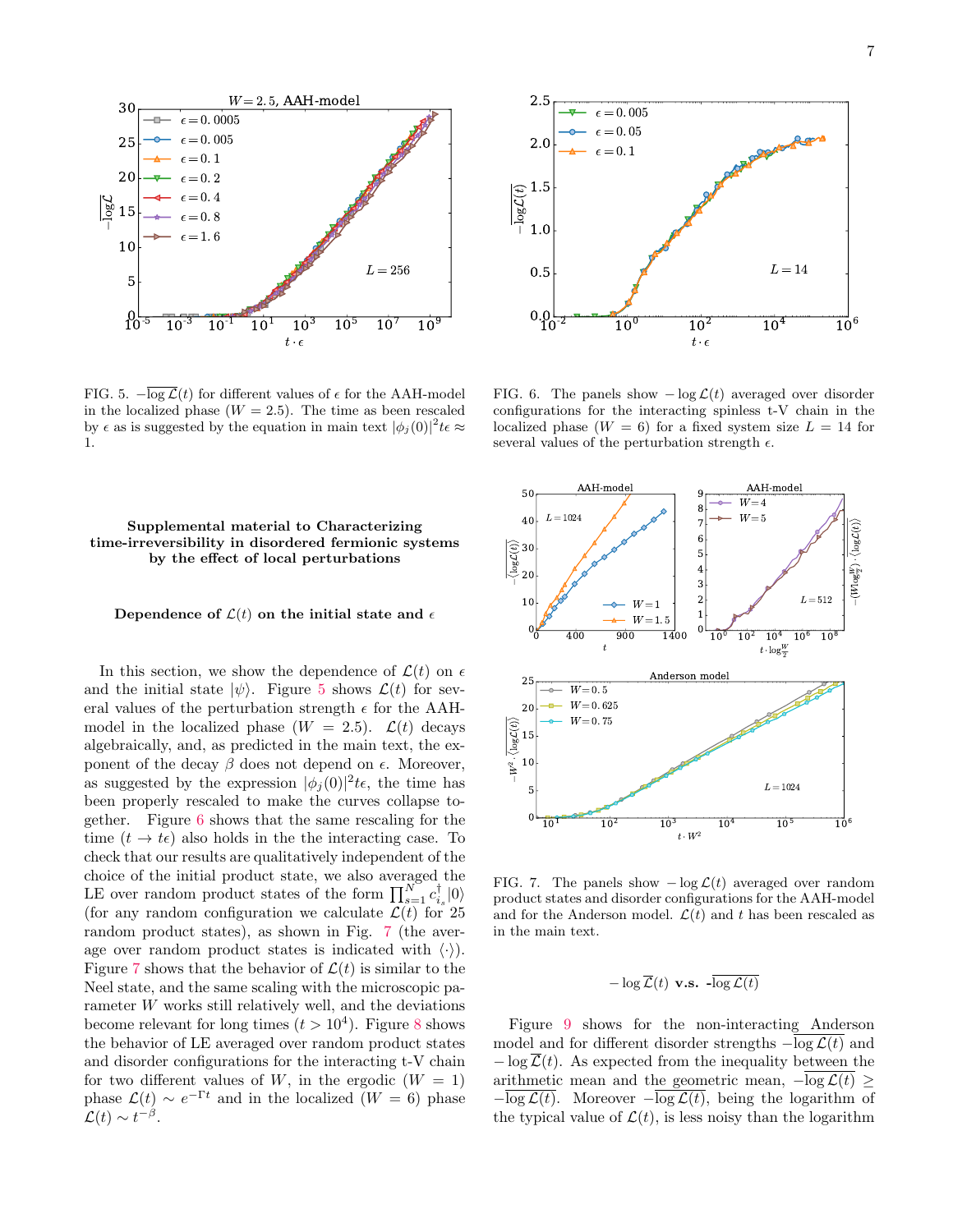<span id="page-7-0"></span>

FIG. 8. The panels show  $-\log \mathcal{L}(t)$  averaged over random product states and disorder configurations for the interacting spinless t-V chain for two different  $W(W = 1)$  in the ergodic phase,  $W = 6$  in the localized phase).

<span id="page-7-1"></span>

FIG. 9. The panels shows  $-\overline{\log \mathcal{L}}(t)$  (left) and  $-\log \overline{\mathcal{L}}(t)$ (right) for the non interacting Anderson model for different values of W.

of the arithmetic mean  $-\log \overline{\mathcal{L}}(t)$ . Nevertheless, to some extent the scaling of the algebraic decay  $\beta$  and of the time are the same for both ways of performing the disorder average. As shown in Fig. [10,](#page-8-0) there is not qualitative but only quantitative difference between the typical and average values also for the interacting t-V chain.

## $\mathcal{L}_A(t)$

In this section, we show the derivation of the approximate formula  $\mathcal{L}_A(t)$ . The main assumptions will use are the following: First, the perturbation modifies only the eigenenergies of  $\mathcal{H}_{\epsilon}$  but not its eigenfunctions, which are the same as those of the unperturbed Hamiltonian  $H$ . It is easy to see that the contribution to the change of the eigenfunctions is second order in the strength of the perturbation  $\epsilon$ . Second, the behavior of LE is independent of the initial choice of the product state. Using the

spectral representation for the time evolution

$$
\mathcal{L}(t) = \left| \sum_{n,m} \langle \psi | n \rangle \langle n | m_{\epsilon} \rangle \langle m_{\epsilon} | \psi \rangle e^{-it(E_n - E_m^{(\epsilon)})} \right|^2, \qquad (9)
$$

With the use of the first approximation  $\langle n|m_{\epsilon}\rangle = \delta_{n,m}$ ,

$$
\mathcal{L}(t) \approx \left| \sum_{n} |\langle n|\psi \rangle|^2 e^{-it(E_n - E_n^{(\epsilon)})} \right|^2, \quad (10)
$$

and using the second approximation,

$$
\mathcal{L}(t) \approx \left| \frac{1}{2^L} \sum_n e^{-it(E_n - E_n^{(\epsilon)})} \right|^2, \qquad (11)
$$

Using first-order perturbation theory in  $\epsilon$  to estimate the energy difference as  $E_n - E_n^{(\epsilon)}$ , we get

$$
\mathcal{L}(t) \approx \left| \frac{\sum_{n} e^{-i2t\epsilon \langle n|\hat{n}_0|n\rangle}}{2^L} \right|^2 \tag{12}
$$

Moreover  $\langle n|\hat{n}_0|n\rangle = \sum_{j=1}^L a_j^{(n)}|\phi_j(0)|^2$ , where  $\{\phi_j(0)\}\$ are the single particle wave-functions evaluated in the center of the the chain and  $a_j^{(n)}$  takes only two values  $\{1,0\}$  depending on whether the single-particle eigenstate labeled with j is occupied or not in the state  $|n\rangle$ . Finally,

$$
\mathcal{L}(t) \approx \left| \prod_{j=1}^{L} \frac{e^{-i2t\epsilon |\phi_j(0)|^2} + 1}{2} \right|^2 = \prod_{j=1}^{L} \cos^2 \left( \epsilon |\phi_j(0)|^2 t \right)
$$
\n(13)

The last expression is essentially a perturbation expansion in  $\epsilon$ ,  $\mathcal{L}(t) = \mathcal{L}_A(t) + \mathcal{O}(\epsilon^2)$ .

 $\overline{\mathcal{D}}(t)$ 

In this section, we show supplemental materials for  $\overline{\mathcal{D}}(t)$ . In the main text we give numerical evidence that for the extended phase for the AAH model  $\overline{\mathcal{D}}_{\infty} \sim \sqrt{L}$ . Here we give an analytical argument based on a random matrix approximation which will give a lower bound for the L-scaling. Neglecting the time fluctuation of  $\mathcal{D}(t)$  we get a lower bound of  $\mathcal{D}_{\infty}$  (diagonal ensemble).

> 1  $\boldsymbol{\mathcal{I}}$  $\int_0^T$ 0  $\mathcal{D}(s)ds \geq \frac{1}{\pi}$ T  $\sum$ x  $\begin{array}{c} \hline \end{array}$  $\int_0^T$ 0  $\delta \rho(x,s) ds$  (14)

Thus,

$$
\lim_{T \to \infty} \frac{1}{T} \left| \int_0^T \delta \rho(x, s) ds \right| =
$$